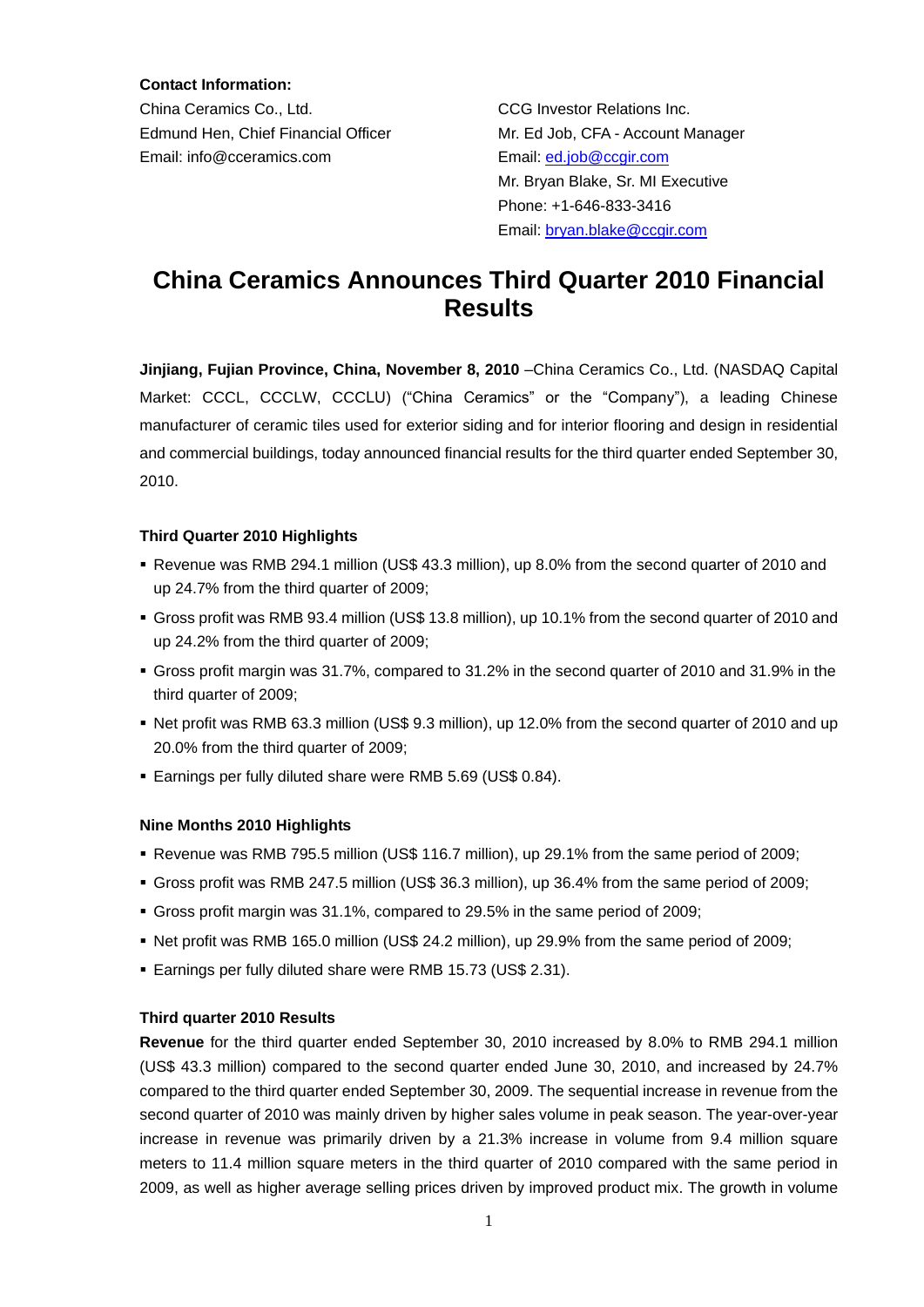was primarily due to increased production capacity at the Hengdali plant that we acquired in January 2010. Hengdali contributed 23.2% of total revenue in the quarter ended September 30, 2010. Revenue contributed by Hengda totaled RMB 225.8 million, down 4.2% from RMB 235.8 million in the same period of 2009. Approximately 2 million square meters or 17.7% of products sold in the quarter were produced by the Company's outsourced manufacturing vendors.

**Gross profit** was RMB 93.4 million (US\$ 13.8 million), up 10.1% from RMB 84.8 million in the second quarter ended June 30, 2010, and up 24.2% from RMB 75.2 million for the quarter ended September 30, 2009. The sequential and year-over-year increase in gross profit was driven by higher sales volume. Gross margin was 31.7% compared to 31.2% in the second quarter of 2010 and 31.9% for the same period last year.

**Administrative expenses** were RMB 7.3 million (US\$ 1.1 million), up 21.7% from RMB 6.0 million in the second quarter of 2010, and up 180.8% from RMB 2.6 million in the third quarter of 2009. The sequential increase in administrative expenses was driven by the higher legal consulting and other expenses, which related to China Ceramics' status as a public company. The year-over-year increase in administrative expenses resulted mainly from depreciation and amortization incurred at the newly acquired Hengdali as well as from legal consulting and other expenses related to China Ceramics' status as a public company.

**Selling and distribution expenses** were RMB 1.7 million (US\$ 0.2 million), or 0.6% of sales, compared to RMB 1.5 million, or 0.6% of sales, in the second quarter of 2010, and down 5.6% from RMB 1.8 million in the same period of 2009. The year-over-year decline in selling expenses was due to reduced shipping costs as customers now collect their goods directly from the Company's warehouse.

**Finance costs** were RMB 1.7 million (US\$ 0.2 million), compared to RMB 1.5 million in the second quarter of 2010, and up 240.0% from RMB 0.5 million in the third quarter of 2009. The year-over-year increase in finance costs resulted from loans assumed in connection with the acquisition of Hengdali.

**Profit from operations** for the third quarter ended September 30, 2010 was RMB 87.0 million (US\$ 12.8 million), up 12.1% from RMB 77.6 million in the second quarter of 2010, and up 22.7% from RMB 70.9 million in the third quarter of 2009. The sequential increase in operating profit resulted from higher gross profit. The year-over-year increase in profit from operations was the result of higher revenue, partially offset by higher operating costs.

**Other income** for the third quarter ended September 30, 2010 was RMB 2.6 million (US\$ 0.4 million), up 766.7% from RMB 0.3 million in the second quarter of 2010, and up 1200% from RMB 0.2 million in the same period of 2009. Other income mainly consisted of sale of waste parts such as exhausted metals, gears and transportation belts from equipment and moldings. Waste parts sales amounted to RMB 1.7 million in third quarter ended September 30, 2010.

Net profit for the third quarter ended September 30, 2010 was RMB 63.3 million (US\$ 9.3 million), up 20.0% from the comparable period in 2009. The year-over-year increase in net profit was mainly driven by strong growth in revenue. Net profit for the third quarter ended September 30, 2010 was up 12.0% compared to the second quarter of 2010. The sequential increase in net profit was mainly driven by higher revenue and improved gross margin.

**Earnings per fully diluted share** were RMB 5.69 (US\$ 0.84) for the third quarter of 2010, up 2.5% from RMB 5.55 (US\$ 0.81) in the second quarter of 2010, and down 38.0% from RMB 9.18 (US\$ 1.34) in the same period in 2009. The year-over-year decrease in earnings per share was mainly due to the increase in the number of shares. On September 1, 2010, 11,779,649 warrants were exchanged for 2,944,904 of the Company's common shares.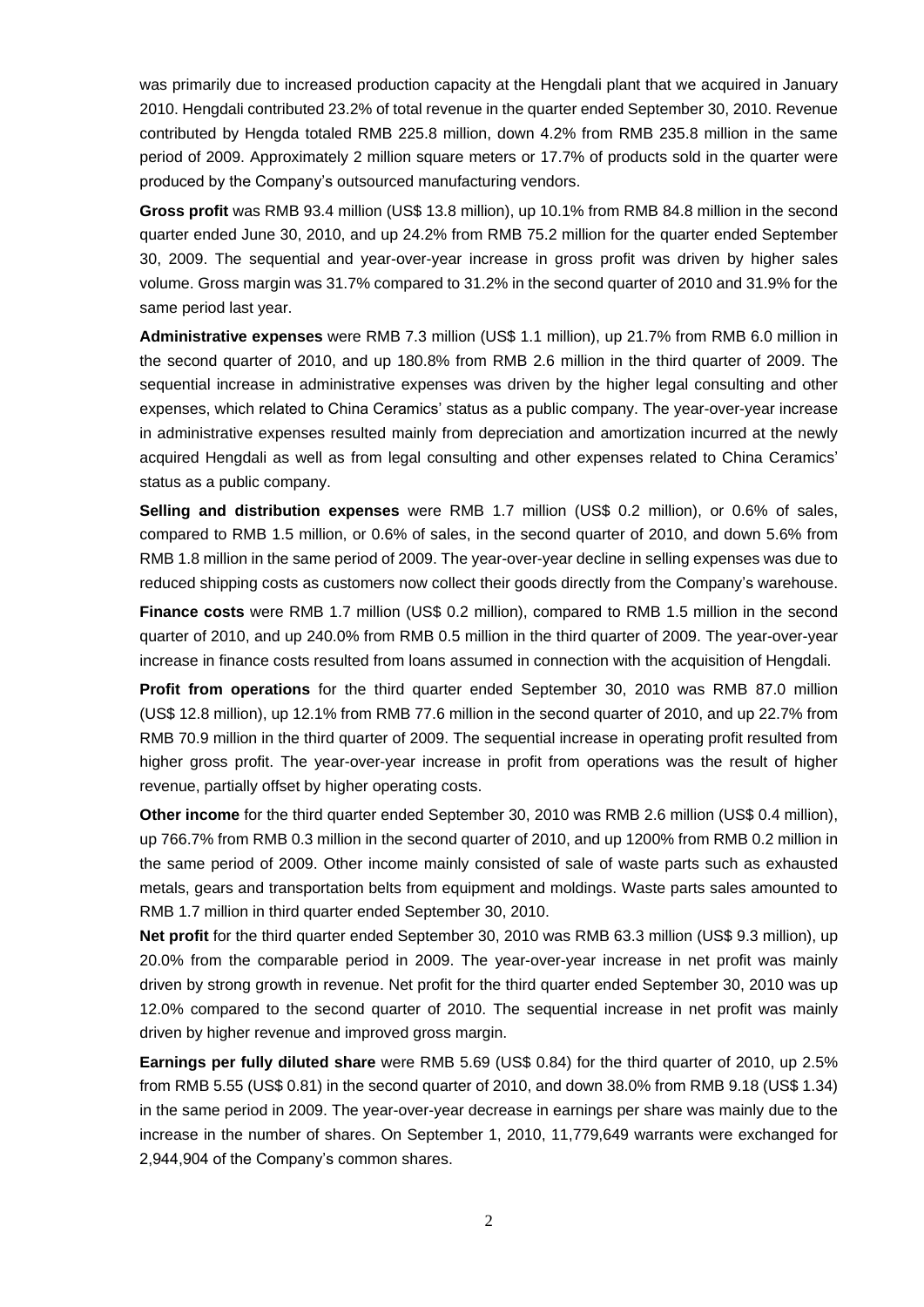#### **Nine Months 2010 Results**

Revenue for the nine months ended September 30, 2010 increased by 29.1% to RMB 795.5 million (US\$ 116.7 million) compared to the nine months ended September 30, 2009. Gross profit was RMB 247.5 million (US\$ 36.3 million), up 36.4% from RMB 181.5 million in the nine months ended September 30, 2009. Gross margin was 31.1% compared to 29.5% in the same period of 2009. Selling expenses were RMB 4.7 million (US\$ 0.7 million), compared to RMB 5.0 million in the same period of 2009. Administrative expenses were RMB 19.0 million (US\$ 2.8 million), compared to RMB 7.4 million for the same period of 2009. Net profit for the nine months ended September 30, 2010 was RMB 165.0 million (US\$ 24.2 million), up 29.9% from the comparable period in 2009. Earnings per fully diluted share were RMB 15.73 (US\$ 2.31) for the nine months 2010, down from RMB 22.10 in the comparable period of 2009.

#### **Third Quarter 2010 Statements of Financial Position Items**

- Cash and bank balances were RMB 41.5 million (US\$ 6.2 million) as of September 30, 2010, compared with RMB 68.0 million (US\$ 10.0 million) as of June 30, 2010 and RMB 150.1 million (US\$ 22.0 million) as of December 31, 2009. In the third quarter of 2010, the Company purchased new kilns and production lines to replace older manufacturing equipment in Hengda. In addition, Hengdali completed its phase I construction, and continued to make progress on phase II construction. The capital expenditures incurred were approximately RMB 88.6 million (US\$ 13.2 million) in the quarter ended September 30, 2010, and these capital expenditures resulted in the decrease in cash and bank balances;
- Inventory turnover was 66 days as of September 30, 2010 compared with 70 as of June 30, 2010 and 77 as of December 31, 2009. The decrease in the inventory turnover was due to an increased delivery rate to customers during the peak season.
- Trade receivables turnover was 109 days as of September 30, 2010 compared with 109 days as of June 30, 2010 and 102 days as of December 31, 2009. The Company's trade receivables include a 17% value-added-tax ("VAT"), whereas its reported revenue is net of VAT. Trade receivables turnover excluding VAT amounts from both the numerator and denominator was 93 days as of September 30, 2010 compared with 93 as of June 30, 2010 and 87 days as of December 31, 2009.
- Trade payables turnover was 71 days as of September 30, 2010 compared with 77 days as of June 30, 2010 and 69 days as of December 31, 2009. The decrease in the trade payables turnover compared to the second quarter of 2010 resulted from the shortened payment cycle from the construction materials and machinery suppliers for Hengdali's phase II construction and the upgrades to Hengda's facilities.
- Bank borrowings (including both short-term borrowings and long-term borrowings) was RMB 99.7 million (US\$ 14.9 million) as of September 30, 2010 compared to RMB 104.7 million (US\$15.4 million) as of June 30, 2010 and RMB 26.5 million (US\$ 3.9 million) as of December 31, 2009.
- Capital expenditures for Hengda are expected to be approximately RMB 117.0 million (US\$17.5 million) in 2010. In the third quarter ended September 30, 2010, the Company invested RMB 41.2 million (US\$ 6.1 million) to replace and improve older manufacturing equipment at Hengda. The enhancement of production lines is expected to increase annual production capacity at Hengda to 32.2 million square meters of ceramic tiles by the end of 2010 from 28 million square meters at the end of 2009. In the third quarter ended September 30, 2010, the Company invested RMB 47.4 million (US\$ 7.1 million) into Phase II of Hengdali for capacity expansion. The capital expenditure for phase II of the Hengdali is expected to be approximately RMB 136.4 million (US\$ 20.4 million) in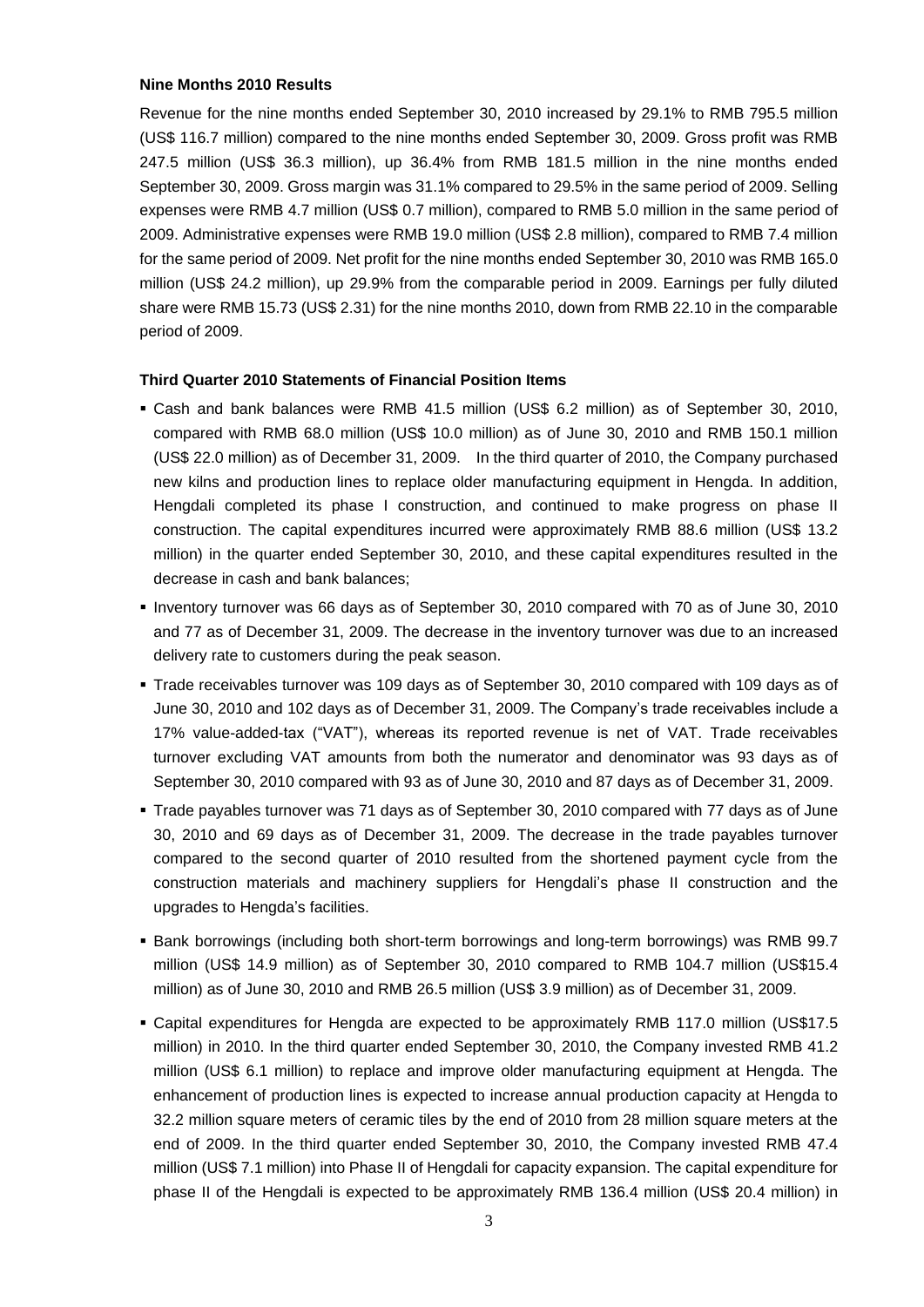2010. The completion of phase II construction at Hengdali is expected to increase annual production capacity of ceramic tiles to 24 million square meters by the end of 2010 from 10 million square meters when we purchased the facility. As a result, China Ceramics expects to have total production capacity of approximately 56.2 million square meters by the end of 2010 and to incur total capital expenditure of approximately US\$41.6 million in 2010, of which US\$ 13.2 million has been spent in the third quarter of 2010 (an aggregate of \$ 28.8 million for the nine months ended September 30, 2010).

### **Recent Developments**

On November 3, 2010 the Company commenced trading on NASDAQ Capital Market with new ticker symbols "CCCL" for Company's common shares, "CCCLW" for Company's warrants and "CCCLU" for Company's units.

On October 4, 2010 the Company announced that its brands "Hengda" and "HD" were included in Asia's 500 Most Influential Brands of the Year 2010.

During the third quarter of 2010, China Ceramics started to sell products under a new brand "TOERTO". The new brand is being used to differentiate products manufactured at Hengdali and are targeted at the medium to high end market of the large-size rustic ceramics tile industry. The new TOERTO brand represented 1.2% of the total sales in the third quarter of 2010.

### **Business Outlook**

The Company's backlog of orders for delivery in the fourth quarter is at approximately RMB 279.9 million (US\$ 41.8 million), representing a year-over-year growth rate of 20.9% compared to the revenue in the fourth quarter of 2009. The expected sales volume in the fourth quarter of 2010 is approximately 10.2 million square meters, representing an 19.3% increase from 8.6 million square meters sold in the fourth quarter of 2009.

# **Conference Call Information**

The Company will host a conference call at 9:00 am EDT on Monday, November 8, 2010. Listeners may access the call by dialing +1 (866) 672-3985 five to ten minutes prior to the scheduled conference call time. International callers should dial +1 (706) 902-4207. The conference participant pass code is 22519883. A replay of the conference call will be available for 14 days starting from 11:00 am ET on Tuesday, November 9, 2010. To access the replay, dial +1 (800) 642-1687. International callers should dial +1 (706) 645-9291. The pass code is 22519883.

The Company will not have a Q&A session at the end of the call.

# **About China Ceramics Co., Ltd**

China Ceramics Co., Ltd., formerly China Holdings Acquisition Corp., is a leading manufacturer of ceramic tiles in China. The Company's ceramic tiles are used for exterior siding, interior flooring, and design in residential and commercial buildings. China Ceramics' products, sold under the "Hengda" or "HD", "Hengdeli" or "HDL" and "TOERTO" brands, are available in over 2000 styles, colors and sizes combinations and are distributed through a network of exclusive distributors or directly to large property developers. For more information, please visit [http://www.cceramics.com](http://www.cceramics.com/)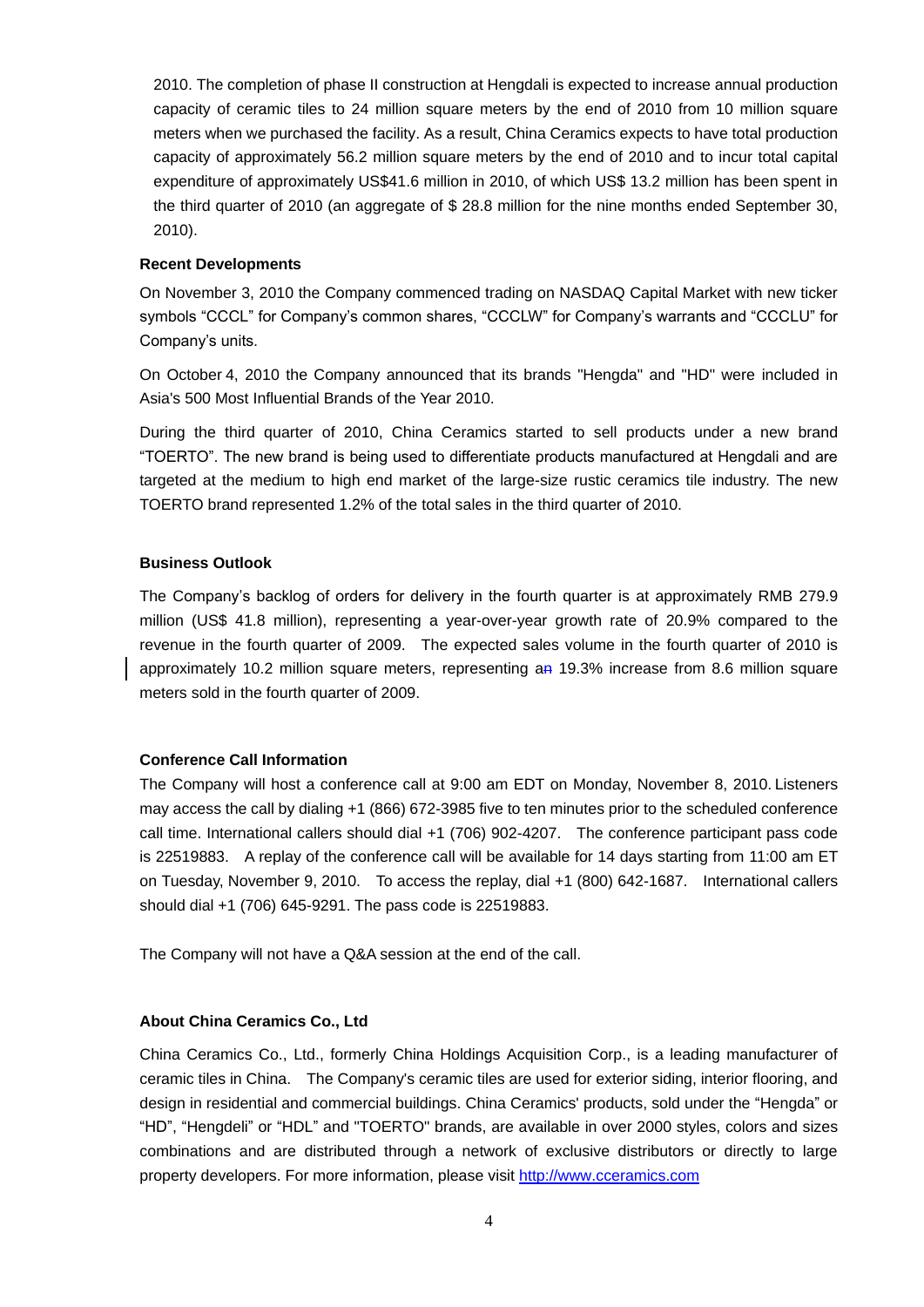#### **Currency Convenience Translation**

The Company's financial information is stated in Reminbi ("RMB"). The translation of RMB amounts into United States dollars in the earning release is included solely for the convenience of readers. For statements of financial position data, translation of RMB into U.S. dollars has been made using historic spot exchange rates published by www.oanda.com. For statements of comprehensive income data, translation of RMB into U.S. dollars has been made using the average of historical daily exchange rates. Such translations should not be construed as representations that RMB amounts could be converted into U.S. dollars at that rate or any other rate, or to be the amounts that would have been reported under IFRS.

#### *Safe Harbor Statement*

*Certain of the statements made in this press release are "forward-looking statements" within the meaning and protections of Section 27A of the Securities Act of 1933, as amended, and Section 21E of the Securities Exchange Act of 1934, as amended, or the Exchange Act. Forward-looking statements include statements with respect to our beliefs, plans, objectives, goals, expectations, anticipations, assumptions, estimates, intentions, and future performance, and involve known and unknown risks, uncertainties and other factors, which may be beyond our control, and which may cause the actual results, performance, capital, ownership or achievements of the Company to be materially different from future results, performance or achievements expressed or implied by such forward-looking statements. All statements other than statements of historical fact are statements that could be forward-looking statements. You can identify these forward-looking statements through our use of words such as "may," "will," "anticipate," "assume," "should," "indicate," "would," "believe," "contemplate," "expect," "estimate," "continue," "plan," "point to," "project," "could," "intend," "target" and other similar words and expressions of the future.* 

*All written or oral forward-looking statements attributable to us are expressly qualified in their entirety by this cautionary notice, including, without limitation, those risks and uncertainties described in our annual report on Form 20-F for the year ended December 31, 2009 and otherwise in our SEC reports and filings, including the final prospectus for our offering. Such reports are available upon request from the Company, or from the Securities and Exchange Commission, including through the SEC's Internet website at http://www.sec.gov. We have no obligation and do not undertake to update, revise or correct any of the forward-looking statements after the date hereof, or after the respective dates on which any such statements otherwise are made.*

### **FINANCIAL TABLES FOLLOW**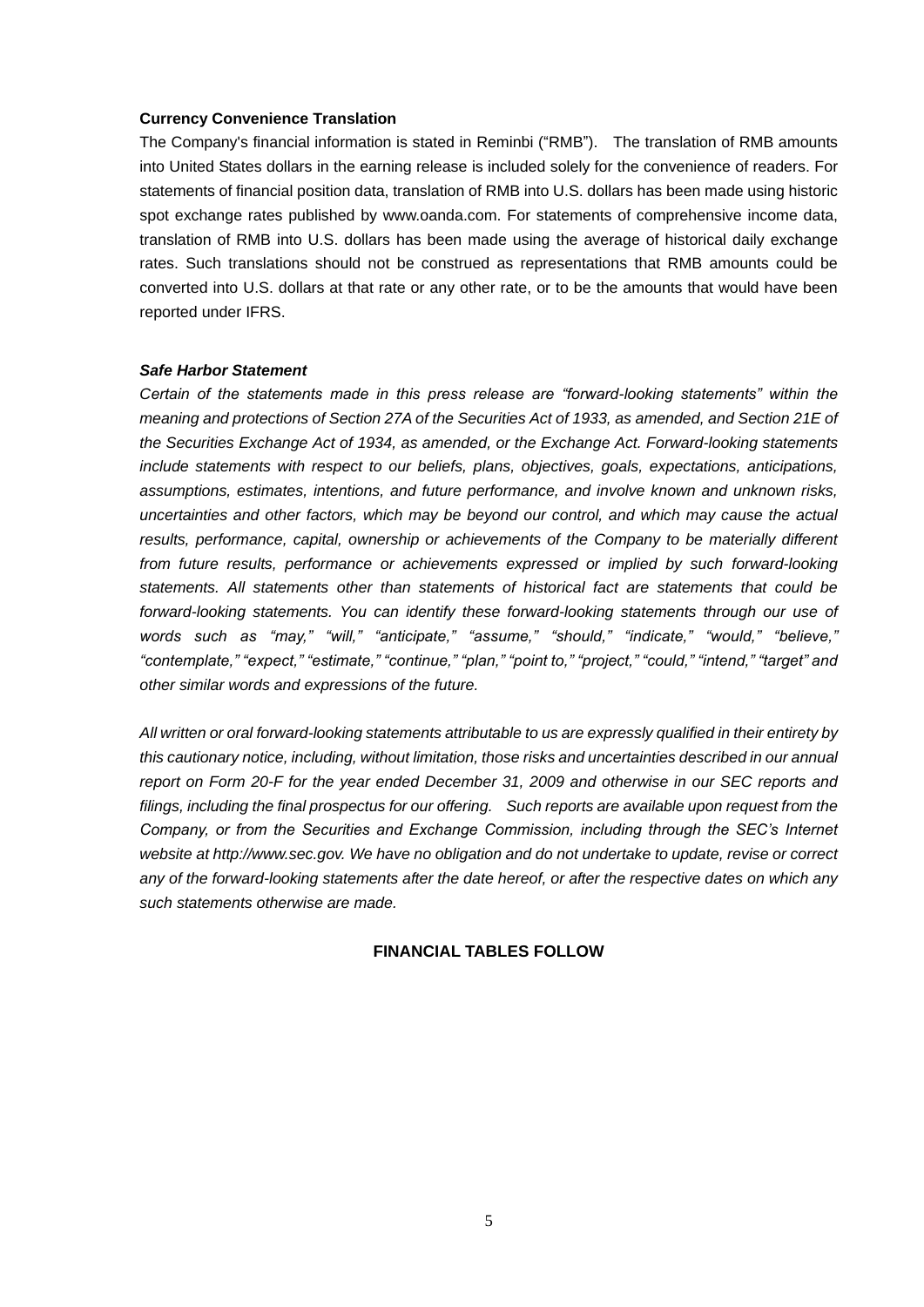# **CHINA CERAMICS CO., LTD. AND ITS SUBSIDIARIES CONDENSED CONSOLIDATED STATEMENTS OF FINANCIAL POSITION (RMB in thousands)**

|                                        | As at                             | As at             |
|----------------------------------------|-----------------------------------|-------------------|
|                                        | September 30, 2010<br>(UNAUDITED) | December 31, 2009 |
| <b>ASSETS AND LIABILITIES</b>          |                                   |                   |
| <b>Non-current assets</b>              |                                   |                   |
| Property, plant and equipment          | 442,055                           | 64,184            |
| Land use rights                        | 32,103                            | 165               |
| Goodwill                               | 3,735                             |                   |
|                                        | 477,893                           | 64,349            |
| <b>Current assets</b>                  |                                   |                   |
| Inventories                            | 150,223                           | 114,658           |
| Trade receivables                      | 365,116                           | 270,840           |
| Prepayments and other receivables      | 838                               | 149,268           |
| Cash and bank balances                 | 41,478                            | 150,121           |
|                                        | 557,655                           | 684,887           |
| <b>Current liabilities</b>             |                                   |                   |
| Trade payables                         | 157,799                           | 126,251           |
| Accrued liabilities and other payables | 89,680                            | 74,749            |
| Interest-bearing bank borrowings       | 74,700                            | 26,500            |
| Income tax payable                     | 24,032                            | 16,639            |
|                                        | 346,211                           | 244,139           |
| <b>Non-current liabilities</b>         |                                   |                   |
| Long term borrowings                   | 25,000                            |                   |
| Deferred tax liabilities               | 1,130                             |                   |
|                                        | 26,130                            |                   |
| Net current assets                     | 211,444                           | 440,748           |
| <b>Net assets</b>                      | 663,207                           | 505,097           |
| <b>EQUITY</b>                          |                                   |                   |
| Total shareholders' equity             | 663,207                           | 505,097           |
|                                        |                                   |                   |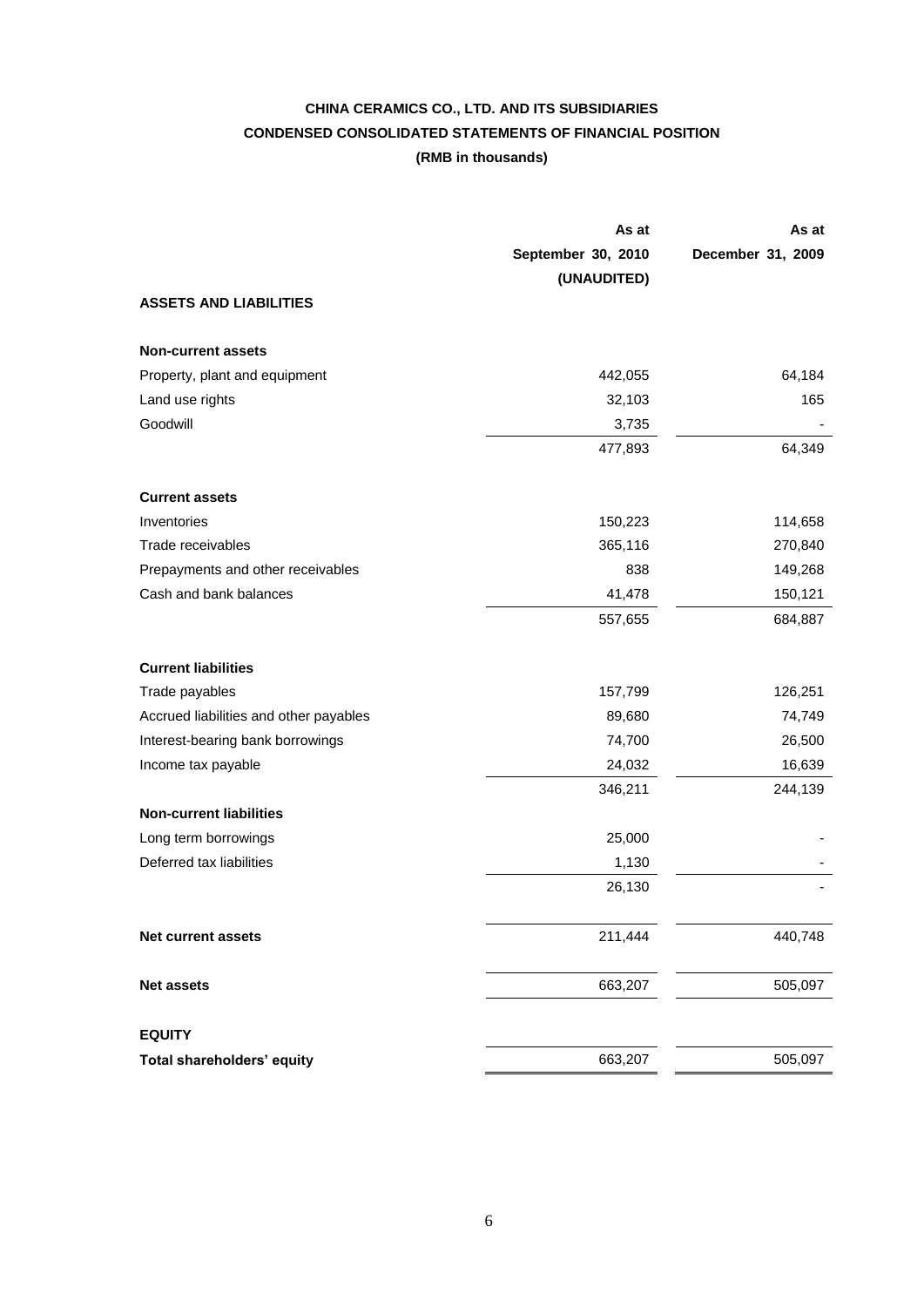# **CHINA CERAMICS CO., LTD. AND ITS SUBSIDIARIES UNAUDITED CONDENSED CONSOLIDATED STATEMENTS OF COMPREHENSIVE INCOME (RMB in thousands, except EPS and share data)**

|                            |                  | <b>Three months ended</b> |                  | Nine months ended |                  |
|----------------------------|------------------|---------------------------|------------------|-------------------|------------------|
|                            | <b>September</b> | June                      | <b>September</b> | <b>September</b>  | <b>September</b> |
|                            | 30               | 30                        | 30               | 30                | 30               |
|                            | 2010             | 2010                      | 2009             | 2010              | 2009             |
|                            |                  |                           |                  |                   |                  |
| Revenue                    | 294,088          | 272,304                   | 235,784          | 795,501           | 616,031          |
| Cost of Sales              | (200, 724)       | (187, 474)                | (160, 587)       | (548, 023)        | (434, 487)       |
| Gross profit               | 93,364           | 84,830                    | 75,197           | 247,478           | 181,544          |
| Selling and distribution   |                  |                           |                  |                   |                  |
| expenses                   | (1,738)          | (1, 513)                  | (1, 849)         | (4, 732)          | (5,023)          |
| Administrative expenses    | (7,268)          | (5,976)                   | (2,577)          | (19,026)          | (7, 409)         |
| Finance costs              | (1,652)          | (1, 478)                  | (528)            | (4,626)           | (945)            |
| Other income               | 2,649            | 257                       | 157              | 2,921             | 1,428            |
| Profit before taxation     | 85,355           | 76,120                    | 70,400           | 222,015           | 169,595          |
| Income tax expense         | (22,099)         | (19, 659)                 | (17,668)         | (57, 048)         | (42, 648)        |
| Net Profit for the period  | 63,256           | 56,461                    | 52,732           | 164,967           | 126,947          |
| Attributable to:           |                  |                           |                  |                   |                  |
| Shareholders of the        |                  |                           |                  |                   |                  |
| Company                    |                  |                           |                  |                   |                  |
| EPS-Basic                  | 5.69             | 5.55                      | 9.18             | 15.73             | 22.10            |
| <b>EPS-Diluted</b>         | 5.69             | 5.55                      | 9.18             | 15.73             | 22.10            |
| Shares used in calculating |                  |                           |                  |                   |                  |
| basic EPS                  |                  |                           |                  |                   |                  |
| <b>Basic</b>               | 11,124,593       | 10,164,298                | 5,743,320        | 10,487,914        | 5,743,320        |
| <b>Diluted</b>             | 11,124,593       | 10,164,298                | 5,743,320        | 10.487.914        | 5,743,320        |

# **CHINA CERAMICS CO., LTD. AND ITS SUBSIDIARIES**

### **SALES VOLUME AND AVERAGE SELLING PRICE**

|                           | Three months ended |            |                  | Nine months ended |                  |
|---------------------------|--------------------|------------|------------------|-------------------|------------------|
|                           | <b>September</b>   | June       | <b>September</b> | <b>September</b>  | <b>September</b> |
|                           | 30                 | 30         | 30               | 30                | 30               |
|                           | 2010               | 2010       | 2009             | 2010              | 2009             |
|                           |                    |            |                  |                   |                  |
| Sales volume (square      |                    |            |                  |                   |                  |
| meters)                   | 11,359,920         | 10,631,009 | 9,369,226        | 30,789,236        | 25,027,824       |
| Average Selling Price (in |                    |            |                  |                   |                  |
| RMB/square meter)         | 25.9               | 25.6       | 25.2             | 25.8              | 24.6             |
| Average Selling Price (in |                    |            |                  |                   |                  |
| USD/square meter)         | 3.8                | 3.7        | 3.7              | 3.8               | 3.6              |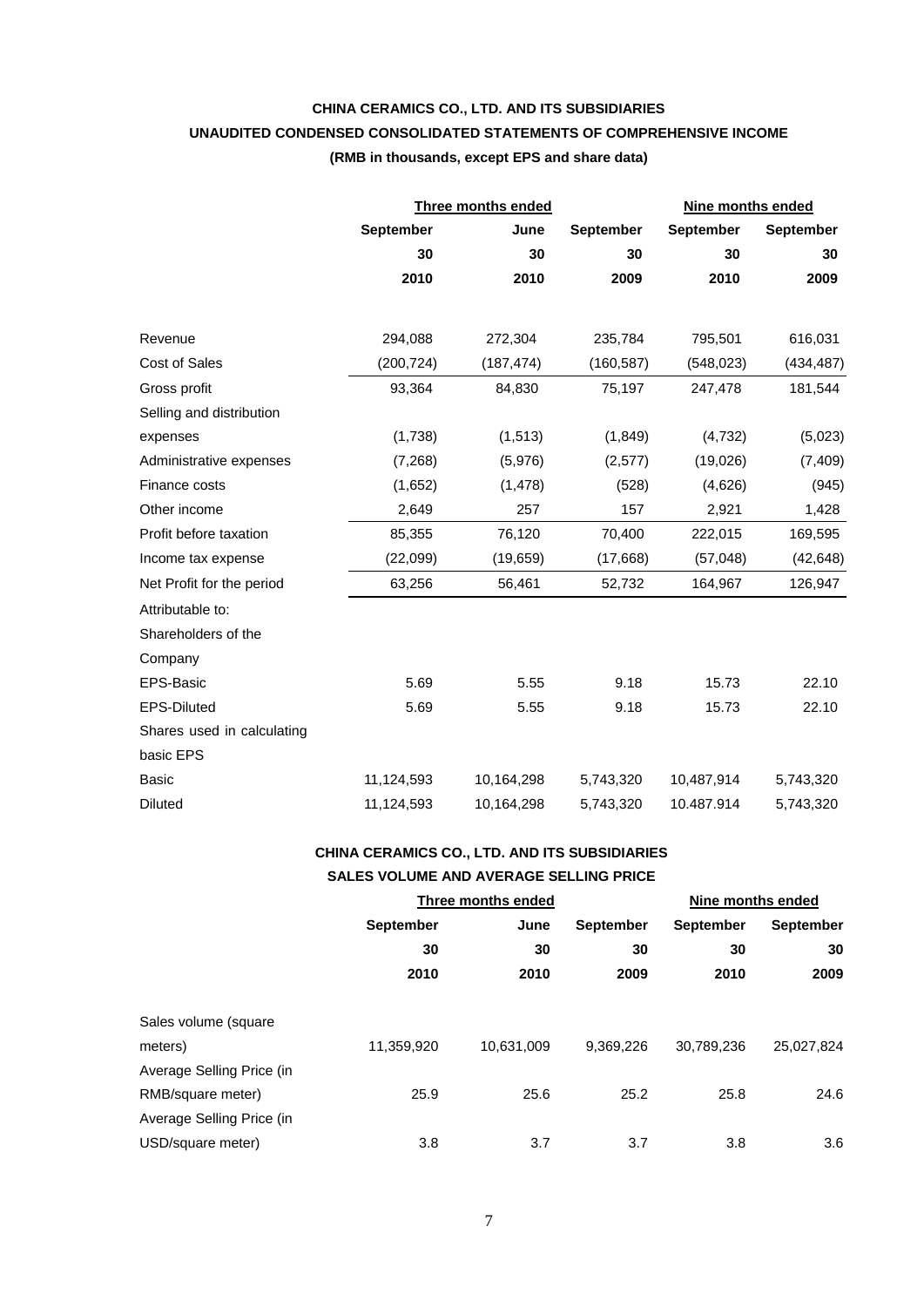# **CHINA CERAMICS CO., LTD. AND ITS SUBSIDIARIES UNAUDITED CONDENSED CONSOLIDATED STATEMENT OF FINANCIAL POSITION (USD in thousands)**

|                                        | As at              |
|----------------------------------------|--------------------|
|                                        | September 30, 2010 |
| <b>ASSETS AND LIABILITIES</b>          |                    |
| <b>Non-current assets</b>              |                    |
| Property, plant and equipment          | 65,997             |
| Land use rights                        | 4,793              |
| Goodwill                               | 558                |
|                                        | 71,348             |
| <b>Current assets</b>                  |                    |
| Inventories                            | 22,428             |
| Trade receivables                      | 54,510             |
| Prepayments and other receivables      | 125                |
| Cash and bank balances                 | 6,193              |
|                                        | 83,256             |
| <b>Current liabilities</b>             |                    |
| Trade payables                         | 23,559             |
| Accrued liabilities and other payables | 13,389             |
| Interest-bearing bank borrowings       | 11,152             |
| Income tax payable                     | 3,588              |
|                                        | 51,688             |
| <b>Non-current liabilities</b>         |                    |
| Long term borrowings                   | 3,732              |
| Deferred tax liabilities               | 169                |
|                                        | 3,901              |
| <b>Net current assets</b>              | 31,568             |
| <b>Net assets</b>                      | 99,015             |
| <b>EQUITY</b>                          |                    |
| Total shareholders' equity             | 99,015             |